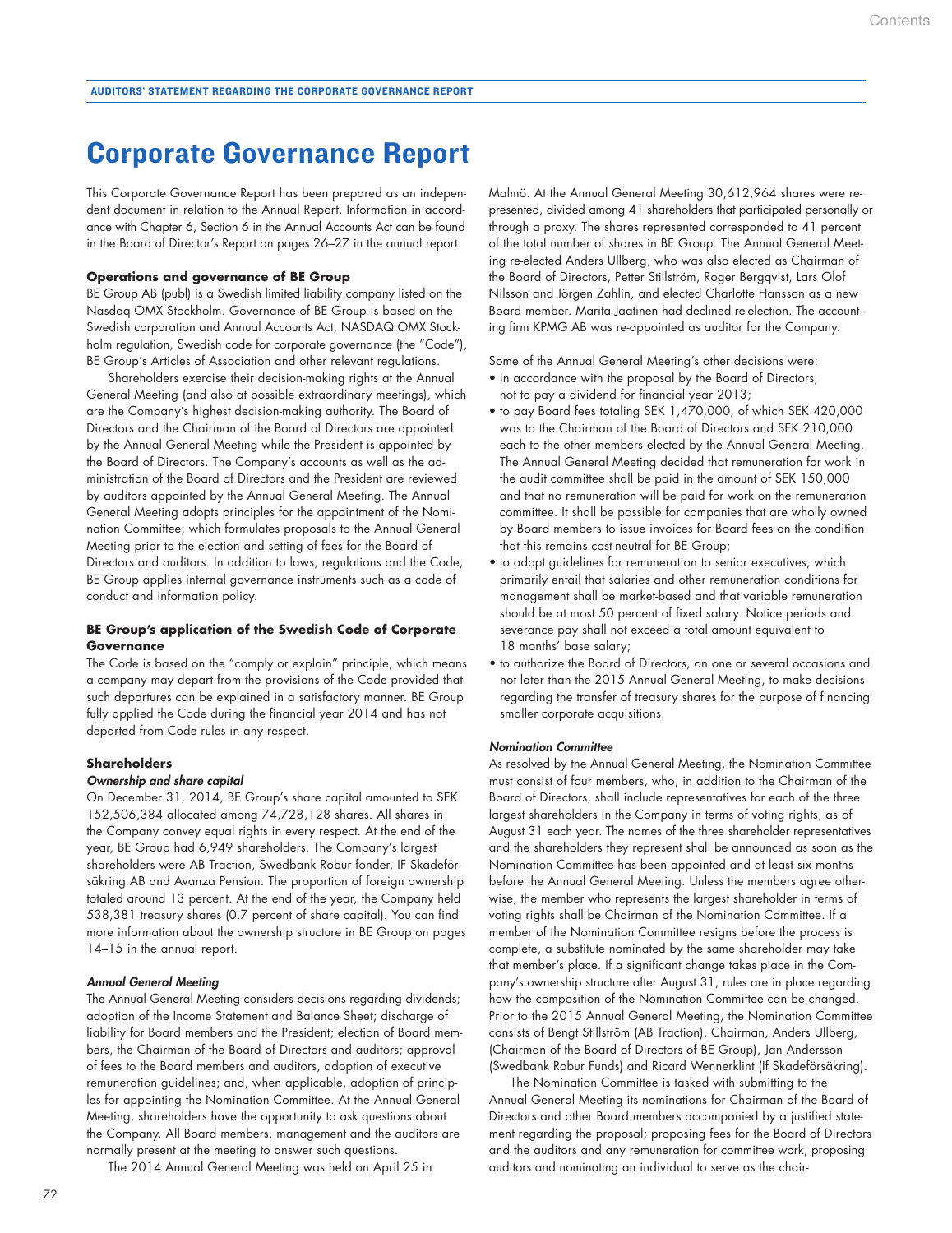man of the Annual General Meeting. The Nomination Committee is also charged with assessing the independence of Board members in relation to the Company and major shareholders.

The Nomination Committee held two meetings. As a basis for its proposals to the 2015 Annual General Meeting, the Nomination Committee assessed whether the Board of Directors is suitable for its purpose and meets the requirements on the Board of Directors imposed by the Company's operations, position and conditions in other regards. The assessment was based on material including relevant sections of the evaluation of Board of Directors activities performed under the Chairman's guidance.

# **The Board of Directors and its work** *Composition*

Under the Articles of Association, the Board of Directors of BE Group must consist of at least three and no more than ten Board members elected by the Annual General Meeting for a term that lasts until the end of the next Annual General Meeting. Over the year, the Board of Directors of the Company consisted of six members elected by the 2014 Annual General Meeting: Anders Ullberg (Chairman), Roger Bergqvist, Charlotte Hansson, Lars Olof Nilsson, Petter Stillström and Jörgen Zahlin, as well as two employee representatives, Thomas Berg and Kerry Johansson. Please refer to pages 78–79 of the Annual Report for a more detailed presentation of the Board members. All members are independent in relation to BE Group and executive management. With the exception of Petter Stillström, all Board members are considered independent in relation to BE Group's principal owners.

From Group Management, the President and the CFO normally attend Board meetings and report on the Group's development. Apart from the members of the Board of Directors, other officers of BE Group participated in Board meetings to present reports on particular issues. Attorney Hans Petersson acted as the secretary of the Board of

Directors up to and including April 2014. Since then, the Company's CFO has served in this function.

## *Rules of procedure of the Board of Directors*

The Board of Directors is appointed by BE Group's shareholders to have ultimate responsibility for the Group's organization and administration of the Group's interests. At the statutory Board of Directors meeting directly following the Annual General Meeting, the Board of Directors adopted rules of procedure that closely regulates its work and responsibility as well as the special work tasks that are the responsibility of the Chairman of the Board.

The Chairman of the Board, Anders Ullberg, leads the Board's work and monitors the operation through a continuous dialogue with the President. Through monthly reports and Board meetings, the Board of Directors obtains information about BE Group's economic and financial status. Prior to every Board meeting, the Chairman and the President review those issues that shall be addressed at the meeting. Documentation for the Board's handling of the issues is sent to the Board members approximately one week before every Board of Directors meeting. The Board of Directors has also adopted sets of instructions for the President and for financial reporting to the Board of Directors and has adopted other special policies.

The Board has a Remuneration Committee and an Audit Committee. The members of the committees are appointed annually by the Board of Directors at its statutory meeting following its election by the Annual General Meeting. Instructions to the Committees are included in the rules of procedure of the Board of Directors.

## *Work of the Board of Directors in 2014*

During 2014, the Board of Directors held 14 meetings, of which 7 were held over the telephone. According to the rules of procedure, the Board of Directors shall meet on 6 occasions per year, in addition

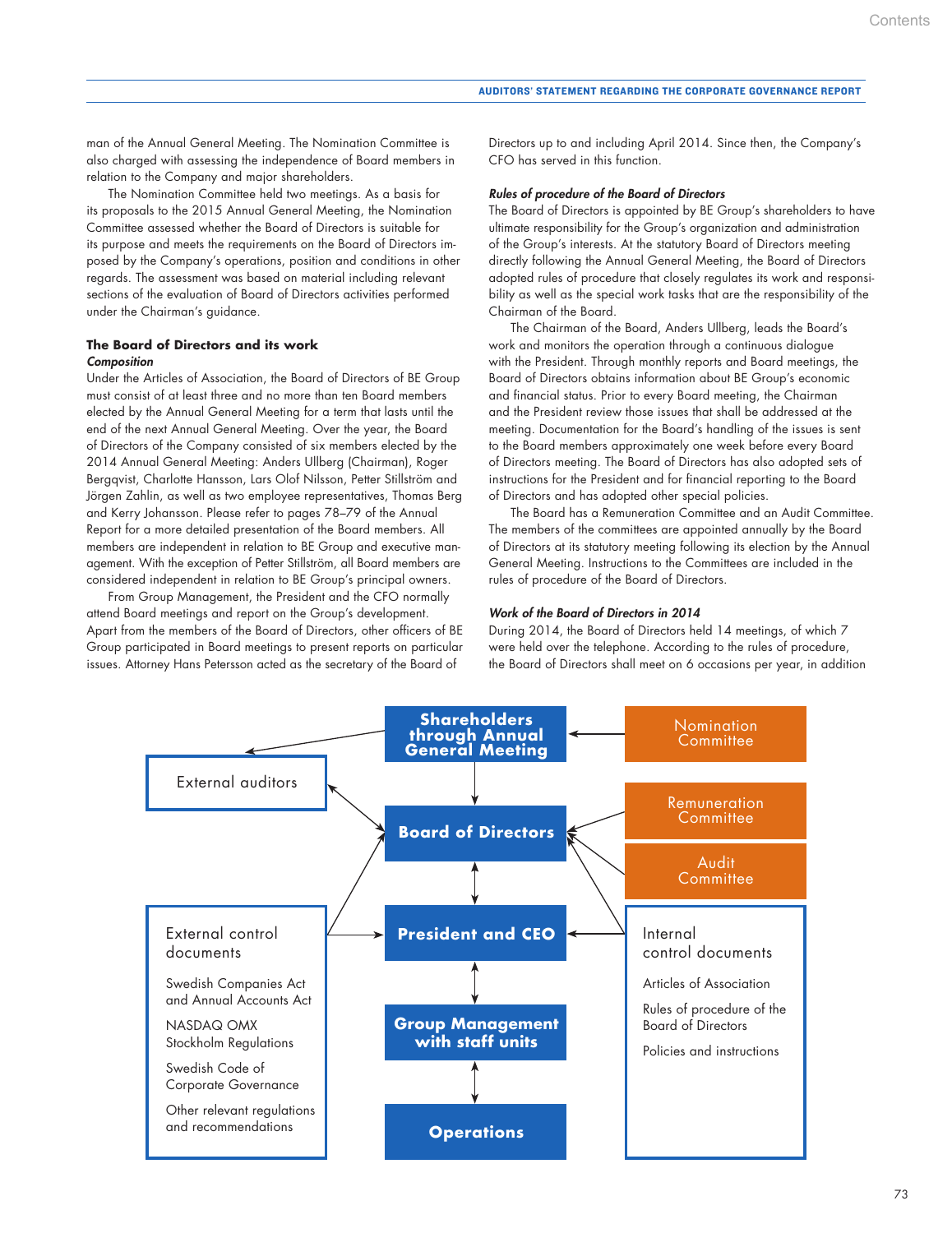## AUDITORS' STATEMENT REGARDING THE CORPORATE GOVERNANCE REPORT

to its statutory meeting. Additional meetings shall be held as necessary. One of the meetings during the year is regularly held at one of BE Group's operative units. During the year, the Board of Directors visited the operations in Lahti and in Karlstad. The table on the following page provides a report of attendance by Board members at the 7 meetings prior to the Annual General Meeting and the 7 meetings after the Annual General Meeting. As shown, attendance at Board meetings during the year was excellent.

At the year's Board meetings, the Board of Directors, in addition to overviews and development of the current operation, also discussed:

- January: Decision on implementation of rights issue;
- February: year-end report, auditor report, review of the Finnish operations and visit to the facility in Lahti;
- March: approval of the 2013 annual report, compensation and other issues in advance of the Annual General Meeting;
- April: interim report for the first quarter, presentation of the Polish operations, review of agenda items ahead of the strategy discussion in June;
- June: strategy discussion and follow-up of operations in the 50 percent joint venture ArcelorMittal BE Group SSC AB at the facility in Karlstad;
- July: interim report for the second quarter;
- August: Lars Engström was appointed acting President;
- October: interim report for the third quarter and review of operations at Swedish subsidiary Lecor Stålteknik;
- December: review of the business plan for 2015 and financing matters.

# *Evaluation of the Board of Directors´ work*

The Chairman ensures that the Board of Directors and its work are evaluated annually and that the result of the evaluation is passed on to the Nomination Committee. The evaluation is made by the Board of Directors itself under the management of the Chairman and forms the base for a discussion within the Board of Directors regarding the development of the Board of Directors´ work.

# *Audit Committee*

The Audit Committee meets prior to every reporting date and where there is a need for additional meetings. The committee prepares a number of questions for the Board of Directors´ decision and supports the Board of Directors in its work to carry out its responsibility within the areas, auditing and internal control as well as to quality-assure BE Group's financial reporting, which requires that the Company have a satisfactory organization and appropriate processes.

Each year, the Company's auditors formulate a proposed audit policy and present this to the Audit Committee. Once the proposal has been reviewed and commented on by the Committee, a final proposal is submitted for approval by the Board of Directors. The work is focused on assuring the quality and accuracy of financial accounting and reporting, internal financial control efforts, as well as the Group's compliance with applicable regulations. In addition, the Audit Committee has repeated contact with the Company's auditor with the purpose of generating an ongoing exchange of information and to assess the auditor's efforts. The Committee may establish guidelines concerning what services, other than auditing services, which BE Group may procure from the auditor. The Audit Committee consists of Lars Olof Nilsson (Chairman), Anders Ullberg and Jörgen Zahlin and meets the requirements imposed in terms of expertise in accounting or auditing. The work of the Committee is regulated by a special set of instructions adopted by the Board of Directors as part of its agenda. The Audit Committee met 7 times in 2014. The meetings of the Remuneration Committee are minuted and reported orally at Board meetings.

# *Remuneration Committee*

The assignment of the Remuneration Committee is to address matters related to salaries and other terms of employment, pension benefits and the bonus system for the President and the managers reporting directly to him. The Committee makes decisions regarding remunerations to senior executives other than the President, based on proposals by the President. The Remuneration Committee was also tasked with drafting executive remuneration policies that the Board of Directors will present to the Annual General Meeting for resolution. The Remuneration Committee has also been tasked with monitoring and assessing variable remuneration programs for senior executives that were ongoing or terminated during the year and with monitoring and assessing the application of the guidelines for remunerations for senior executives. The members of the Remuneration Committee were the Chairman of the Board and Petter Stillström. The work of the Committee is regulated by a special set of instructions adopted by the Board of Directors as part of its agenda. The Remuneration Committee held 1 meeting, in 2014, at which both members were present. In addition, members have had a continuous dialogue. Meetings of the Remuneration Committee are minuted and reported orally at Board meetings.

## *Board remuneration*

The fees for the Board members elected by the Annual General Meeting are determined by the Annual General Meeting on the basis of the Nomination Committee's proposal. Employee representatives to the Board of Directors do not receive Board members' fees. In accordance with a resolution by the 2014 Annual General Meeting, a fee of SEK 420,000 was paid to the Chairman of the Board for the period extending from the 2014 Annual General Meeting until the 2015 Annual General Meeting. The other Board members were each paid SEK 210,000 for the same term of office. In addition, the members of the Audit Committee were paid fees totaling SEK 150,000, of which SEK 70,000 was paid to the Chairman of the Committee and SEK 40,000 each to the other two members. No fees were paid to the members of the Remuneration Committee.

# **Group management**

During 2014, the Group management team of BE Group consisted of the President and CEO, CFO, the Business Area Managers in Sweden and Finland and the Head of Operations Development. The President leads operations within the parameters set by the Board of Directors. BE Group's Group management has monthly meetings under the leadership of the President in order to follow-up the operation and discuss comprehensive group issues and also to formulate proposals for a strategic plan, business plan and investment documentation that the President thereafter presents to the Board of Directors for a decision. The Group management team also holds weekly conference calls to discuss operations. A more detailed presentation of Group management is given on page 77.

#### **Auditors**

At the 2014 Annual General Meeting, the KPMG AB firm of auditors was re-elected auditor for a period of one year. Eva Melzig Henriksson, Authorized Public Accountant, is the principal auditor. The auditor maintains regular contact with the Audit Committee and Group Management. The auditor works according to an audit plan, into which the opinions of the Board of Directors have been incorporated, and has reported its observations to the Board of Directors. Reports have been submitted during the progress of the audit and in connection with the adoption of the 2014 Year-end Report. The auditor also participates in the Annual General Meeting, where she outlines the audit process and her observations in an audit report. Remuneration to auditors is paid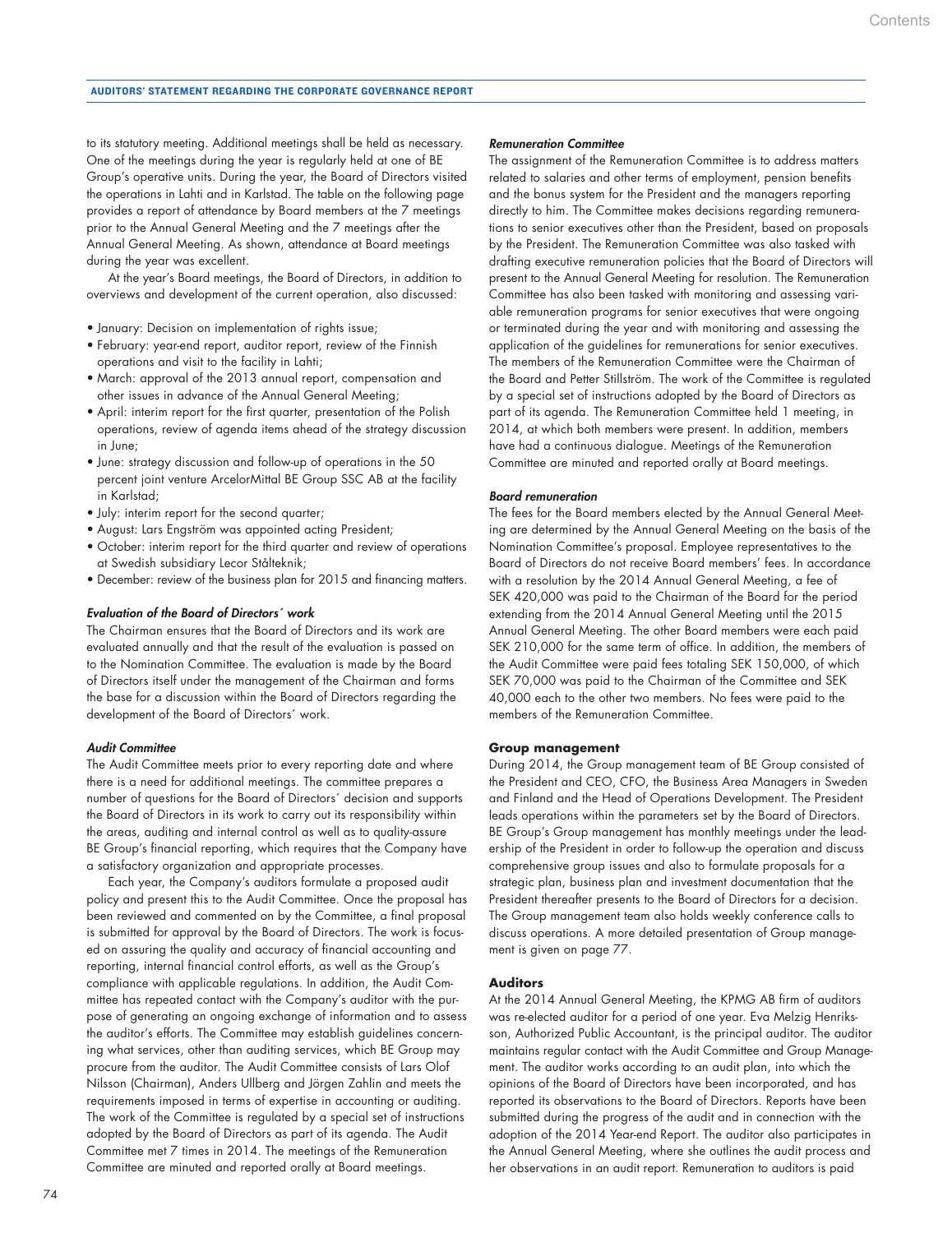based on calculations in accordance with agreements that have been made. Information about remuneration in 2014 can be found in Note 4 on page 52 in the Annual Report.

## **Board of Directors' report regarding internal control**

The purpose of internal control of financial reporting is to provide reasonable assurance regarding quality and reliability in the external financial reporting and to ensure that the reports are prepared in accordance with accepted accounting standards, applicable laws and provisions and other requirements for listed companies.

#### *Internal control function*

The Board of Directors and the Audit Committee follow up BE Group's assessment of internal control by means including discussions with BE Group's auditors. Given the above, the Board of Directors has elected not to maintain a special internal audit unit. To assess the internal audit environment, an Internal Control Council exists to systematically identify areas for review and to monitor and review the Group's internal control regulations. The Internal Control Council is headed by the Group's CFO and reports to the Board's Audit Committee. BE Group's internal control of financial reporting covers five main areas: establishment of a control environment, risk assessment, control activities, information and communications and follow-up.

#### *Control environment*

BE Group has a simple legal and operational structure and an established governance and internal control system. This allows the organization to react quickly to external changes. Operational decisions are taken at the Group or business area level, while decisions on strategy, business direction, acquisitions and general financial issues are taken by the Board of Directors and Group Management of BE Group. Internal control of financial reporting at BE Group is designed to work within this organization.

Clear regulations on delegation of authority and responsibilities are followed within BE Group, which follow Group structure. The foundations for internal control of financial reporting are the control environment and its organization, decision paths, documented and communicated authority and responsibilities and the culture that is the basis for the communications and activities of the Board of Directors and Group Management. Instructions have been prepared for all

Business Area Managers and the President of each subsidiary. Managers at various levels in the Company are responsible for continual internal control within their areas of responsibility.

Since 2012, the Board of Directors has applied a so-called whistle blower policy, which means that all employees have the possibility to anonymously report if they discover improprieties or illegal actions that affect vital interests for BE Group or the life and health of individual persons. The policy applies for improprieties committed by people in executive positions or other key personnel within the Company.

## *Risk assessment*

The risk assessment is based on a risk review that is updated annually. The general financial risks are defined and observed when the Group's financial targets are set.

## *Control activities*

The risks identified with regard to financial reporting are managed through the Company's control activities, such as authorization controls in IT systems and signature authentication.

Detailed economic analysis of business performance including follow-up against business plans and forecasts supplements operationsspecific controls and provides an overall assessment of reporting quality.

## *Information and communication*

The Group maintains channels of information and communication that serve to safeguard completeness and accuracy in financial reporting. Policies, manuals and job descriptions are available on the Company intranet and/or in printed form.

## *Follow-up*

The President is responsible for internal control being organized and followed up in accordance with the guidelines adopted by the Board of Directors. Financial control is exercised by the Corporate Finance Department. Financial reporting is analyzed monthly at the detailed level. The Board of Directors has followed up financial reporting at Board meetings and BE Group's auditor has reported its observations to the Board of Directors. The Board of Directors has received monthly financial reports and the Company's financial situation was discussed at every Board meeting.

|                                 | <b>Elected</b> | Atten-<br>dance.<br>2014 | <b>Committee work</b>                            | Atten-<br>dance<br>2014 | <b>Board-</b><br>fees | Fee<br>audit-<br>committee | Fee<br>remuneration-<br>committee | Independent<br>from the company<br>and companies-<br>management | Independent<br>of larger<br>owner |
|---------------------------------|----------------|--------------------------|--------------------------------------------------|-------------------------|-----------------------|----------------------------|-----------------------------------|-----------------------------------------------------------------|-----------------------------------|
| Anders Ullberg,<br>Chairman     | 2011           | 14 of 14                 | Audit Committee<br><b>Remuneration Committee</b> | $7$ of $7$<br>of 1      | 420,000               | 40,000                     |                                   | Yes                                                             | Yes                               |
| Roger Bergqvist                 | 2007           | 13 of 14                 |                                                  |                         | 210,000               |                            |                                   | Yes                                                             | Yes                               |
| Charlotte Hansson <sup>1)</sup> | 2014           | 7 of 7                   |                                                  |                         | 140,000               |                            |                                   | Yes                                                             | Yes                               |
| Marita Jaatinen <sup>2)</sup>   | 2010           | $2$ of $7$               |                                                  |                         | 70,000                |                            |                                   | Yes                                                             | Yes                               |
| Lars Olof Nilsson               | 2006           | 13 of 14                 | Audit Committee                                  | 7 of 7                  | 210,000               | 70,000                     |                                   | Yes                                                             | Yes                               |
| Petter Stillström               | 2012           | 14 of 14                 | <b>Remuneration Committee</b>                    | of 1                    | 210,000               |                            | $\overline{\phantom{0}}$          | Yes                                                             | <b>No</b>                         |
| Jörgen Zahlin                   | 2013           | 12 of 14                 | Audit Committee                                  | $7$ of $7$              | 210,000               | 40,000                     |                                   | Yes                                                             | Yes                               |
| Thomas Berg (A)                 | 2000           | 13 of 14                 |                                                  |                         |                       |                            |                                   |                                                                 |                                   |
| Kerry Johansson (A)             | 2000           | 14 of 14                 |                                                  |                         |                       |                            |                                   |                                                                 |                                   |
|                                 |                |                          |                                                  |                         |                       |                            |                                   |                                                                 |                                   |

<sup>1)</sup> Elected to the Board of Directors by the Annual General Meeting in April 2014.<br><sup>2)</sup> Departed from the Board of Directors at the Annual General Meeting in April 2014.